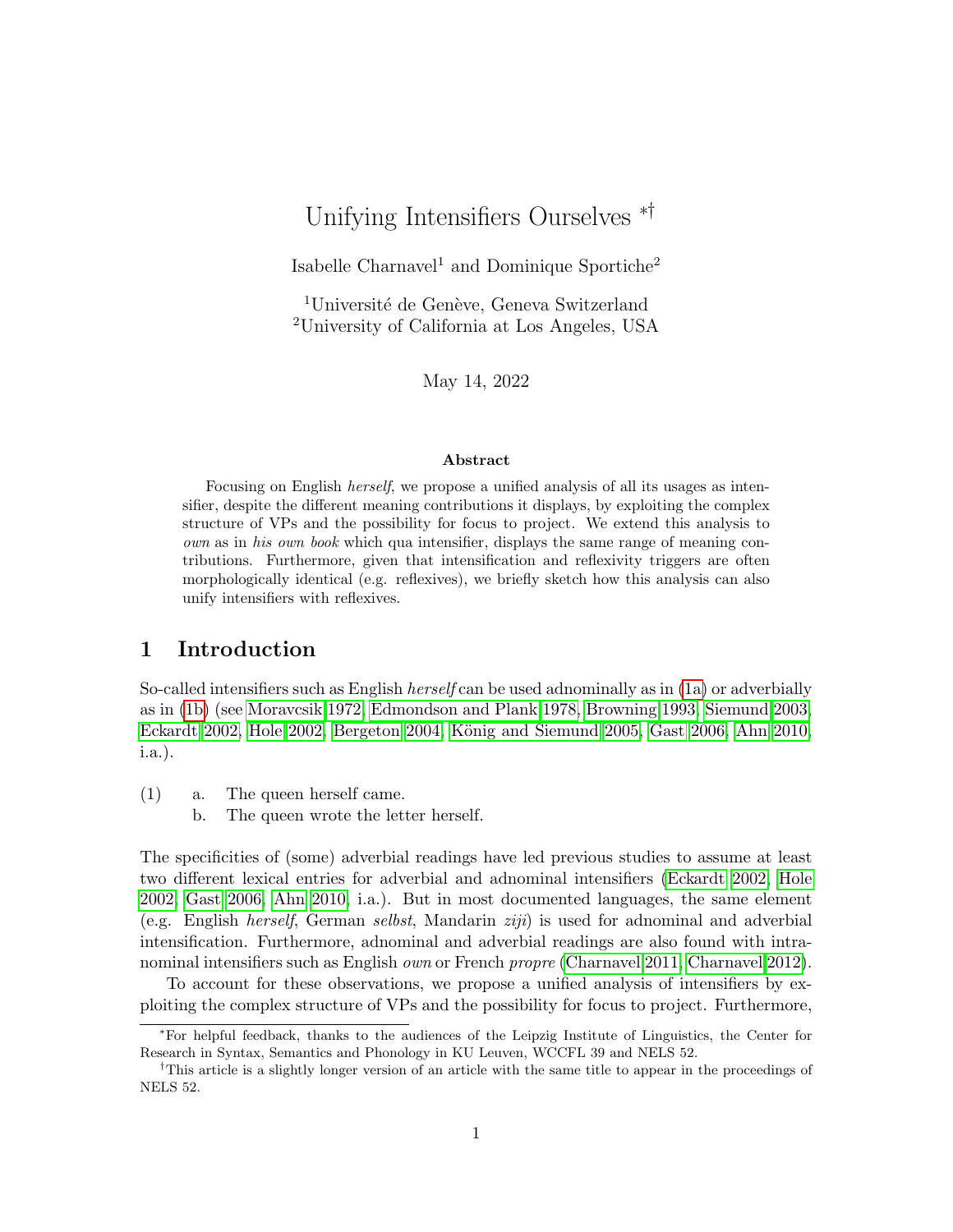given that intensification and reflexivity triggers are often identical (e.g. reflexives), we sketch how our analysis can also unify intensifiers with reflexives.

#### 1.1 Previous analyses

Intensifiers are claimed to exhibit a wide range of readings (see aforementioned references). For example, under the adnominal use illustrated in [\(1a\)](#page-0-0), the intensifier, adjoined to the nominal it is associated with (the queen in  $(1a)$ , induces a contrast between its referent and other individuals in her entourage (e.g. the queen's subordinates), who can be understood as added or excluded alternatives (i.e. the queen came in addition to, or instead of, her subordinates). Under the adverbial use illustrated in [\(1b\)](#page-0-1), the intensifier is adjoined to the VP (e.g. *write the letter* in  $(1b)$ ), which induces different types of alternatives: under its prominent readings [\(1b\)](#page-0-1) does not imply that the queen wrote the letter instead of, or in addition to, someone else, but that she did not delegate it to someone else, or she did it without help.

All previous studies converge on deriving some of these (and further) interpretive differences from contextual differences, although different studies group different readings together differently. But they all lexically distinguish between at least two or three types of intensifiers. Eckardt's 2001 influential analysis is representative: although her goal is to unify most readings of intensifiers under the same analysis, she identifies two extra readings that do not fall under her analysis of intensification as we now detail.

#### <span id="page-1-5"></span>1.2 A representative account: [Eckardt 2002](#page-13-2)

Mainly based on the uses of German *selbst*, [Eckardt 2002](#page-13-2) treats intensifiers as focused identity functions. For instance, herself in [\(2a\)](#page-1-0) denotes the identity function on individuals [\(2b\)](#page-1-1) and is therefore semantically vacuous. But *herself* contributes meaning through focus (this is why it is obligatorily stressed) in contrasting this function with pragmatically relevant alternative functions on individuals such as secretary-of or minister-of  $((2c))$  $((2c))$  $((2c))$ .

- <span id="page-1-2"></span><span id="page-1-1"></span><span id="page-1-0"></span>(2) a. The queen HERSELF<sub>F</sub> came.
	- b.  $||\text{herself}|| = \lambda x.id(x)$
	- c.  $||\text{herself}||^F = \{f_{\leq e,e>} \mid f \text{ is a contextually salient alternative to id}\}\$

This analysis can derive so-called centrality effects, that is, the observation that associates of intensifiers (e.g. the queen in  $(2a)$  are perceived as a center amidst an entourage. Given the semantic-pragmatic effects generally associated with focus, it can also capture exclusive (the queen instead of other people) and inclusive (the queen in addition to other people) readings, as well as other varieties of readings (e.g. surprise effects): depending on the context, the alternatives evoked by focus can be understood as true or false, and they can be ordered on various types of scales. [Eckardt 2002](#page-13-2) further unifies adnominal and (some) adverbial uses by appealing to type-lifting. For example, herself in [\(3a\)](#page-1-3) is analyzed as in [\(3b\)](#page-1-4), mapping Anna onto someone whose smoking Anna objected to.

<span id="page-1-4"></span><span id="page-1-3"></span>(3) a. Anna is a heavy smoker herself. b. Lift $2(ID) = \lambda P_{(e,t)}(\lambda x.P(ID(x)))$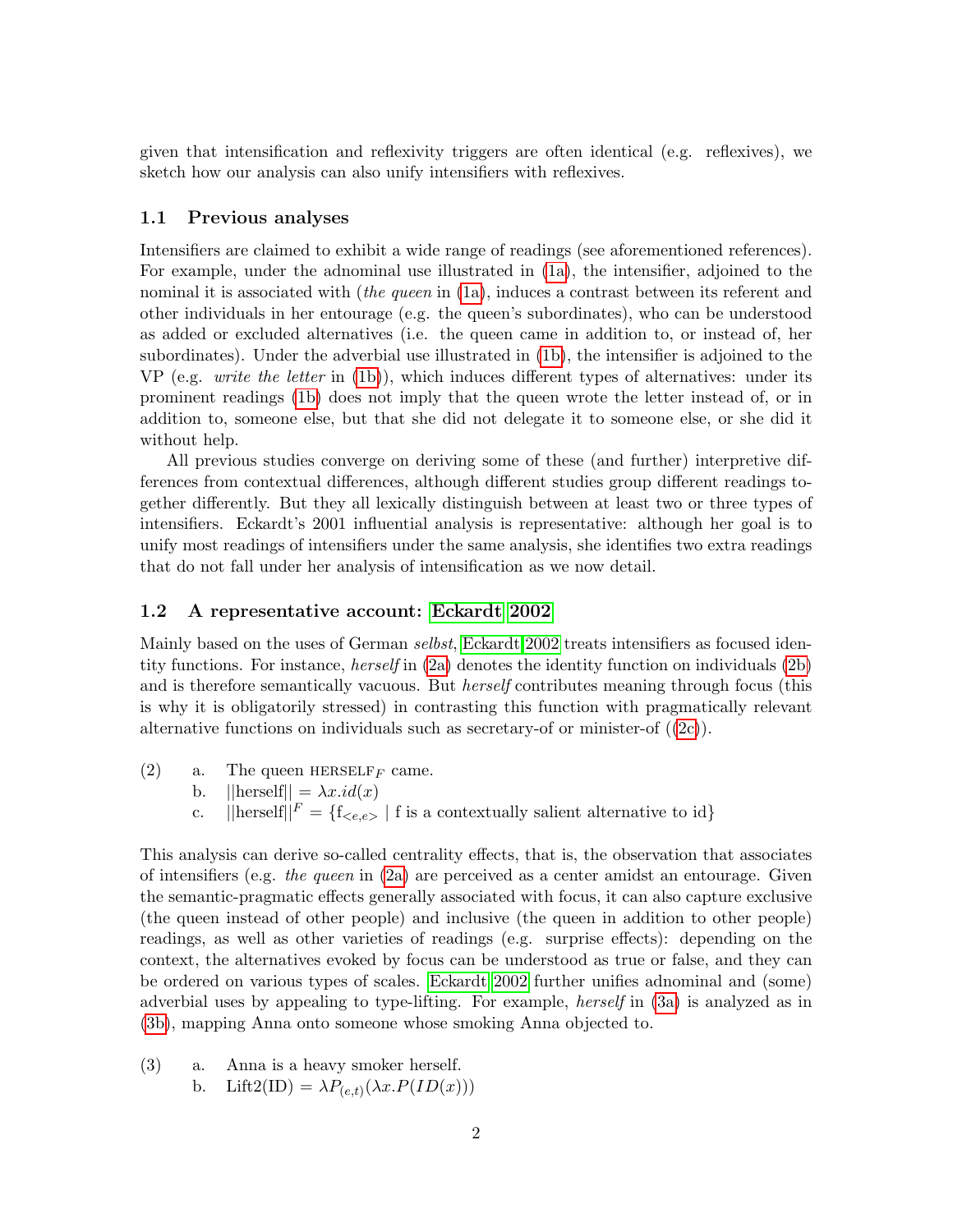<span id="page-2-0"></span>But crucially, [Eckardt 2002](#page-13-2) argues that the readings illustrated in [\(4\)](#page-2-0), which we call agentive and anti-assistive respectively, require different analyses that she leaves for further research.

<span id="page-2-4"></span><span id="page-2-1"></span>

| (4) | a. Tim baked the cake himself. | [agentive]       |
|-----|--------------------------------|------------------|
|     | b. Liz found the way herself.  | [anti-assistive] |

According to Eckardt, a prominent reading in [\(4a\)](#page-2-1) does not directly involve alternative creators of the cake, but rather alternative actions that Tim might have taken with respect to the cake: Tim baked the cake rather than delegating the baking to others.<sup>[1](#page-2-2)</sup> Such agentive readings are restricted to adverbial intensifiers modifying agentive verbs as shown in [\(5\)](#page-2-3), and are most natural as answers to the kind of question indicated, a fact we will return to in more detail below .

<span id="page-2-3"></span>(5) Did Tim buy the cake? No, he baked the cake himself  $/\#$ he himself baked the cake.

The second reading that Eckardt argues calls for a different lexical entry is illustrated in [\(4b\)](#page-2-4), which implies – under its most natural reading – that Liz found the way without any help. Just like the agentive reading, this anti-assistive reading does not evoke alternative individuals , i.e. someone else found her way, which would be pragmatically very odd with this example, and is unavailable with adnominal *herself*, cf. as shown in  $(6)$ .

<span id="page-2-5"></span> $(6)$  #Liz herself found her way.

Like [Eckardt 2002,](#page-13-2) other previous accounts of intensifiers [\(Hole 2002,](#page-13-3) [Gast 2006,](#page-13-4) [Ahn 2010,](#page-12-1) i.a.) propose at least two different lexical entries for adnominal and adverbial intensifiers and provide further arguments for the distinction between them. First, they identify sortal and semantic restrictions on the associate which depend on the reading: for example, [Eckardt](#page-13-2) [2002](#page-13-2) or [Ahn 2010](#page-12-1) claim that adnominal intensifiers cannot associate with a quantifier (e.g. [\(7\)](#page-2-6)); and [Hole 2002](#page-13-3) that adverbial intensifiers cannot associate with an inanimate (e.g. [\(8\)](#page-2-7)).

<span id="page-2-6"></span>

|  | a. Spike $/\#$ No boy himself has smoked the whole pack. | [adnominal] |
|--|----------------------------------------------------------|-------------|
|  | b. Spike / No boy has smoked the whole pack himself.     | [adverbial] |
|  |                                                          |             |

<span id="page-2-8"></span><span id="page-2-7"></span>(8) a. The people / the mountains themselves divide the country. [adnominal] b. The people  $/\#$  the mountains divide the country themselves. [adverbial]

Concerning examples in [\(8\)](#page-2-7), we agree that agentive or anti-assistive readings are unavailable in [\(8b\)](#page-2-8) but in agreement with [Ahn 2010](#page-12-1) we take it that the adnominal reading remains available, even with inanimates, although perhaps less accessible given that structure [\(8a\)](#page-2-7) would convey the same meaning unambiguously.

Second, [Ahn 2010](#page-12-1) points out co-occurrence restrictions on intensifiers. First note that [Gast](#page-13-4) [2006](#page-13-4) and [Ahn 2010](#page-12-1) reanalyze Eckardt's type-lifting as syntactic stranding, a theoretically

<span id="page-2-2"></span><sup>&</sup>lt;sup>1</sup>Note that the adnominal reading, Tim himself baked the cake, is available as well but as answer to a different question, namely: Did Tim's assistant bake the cake?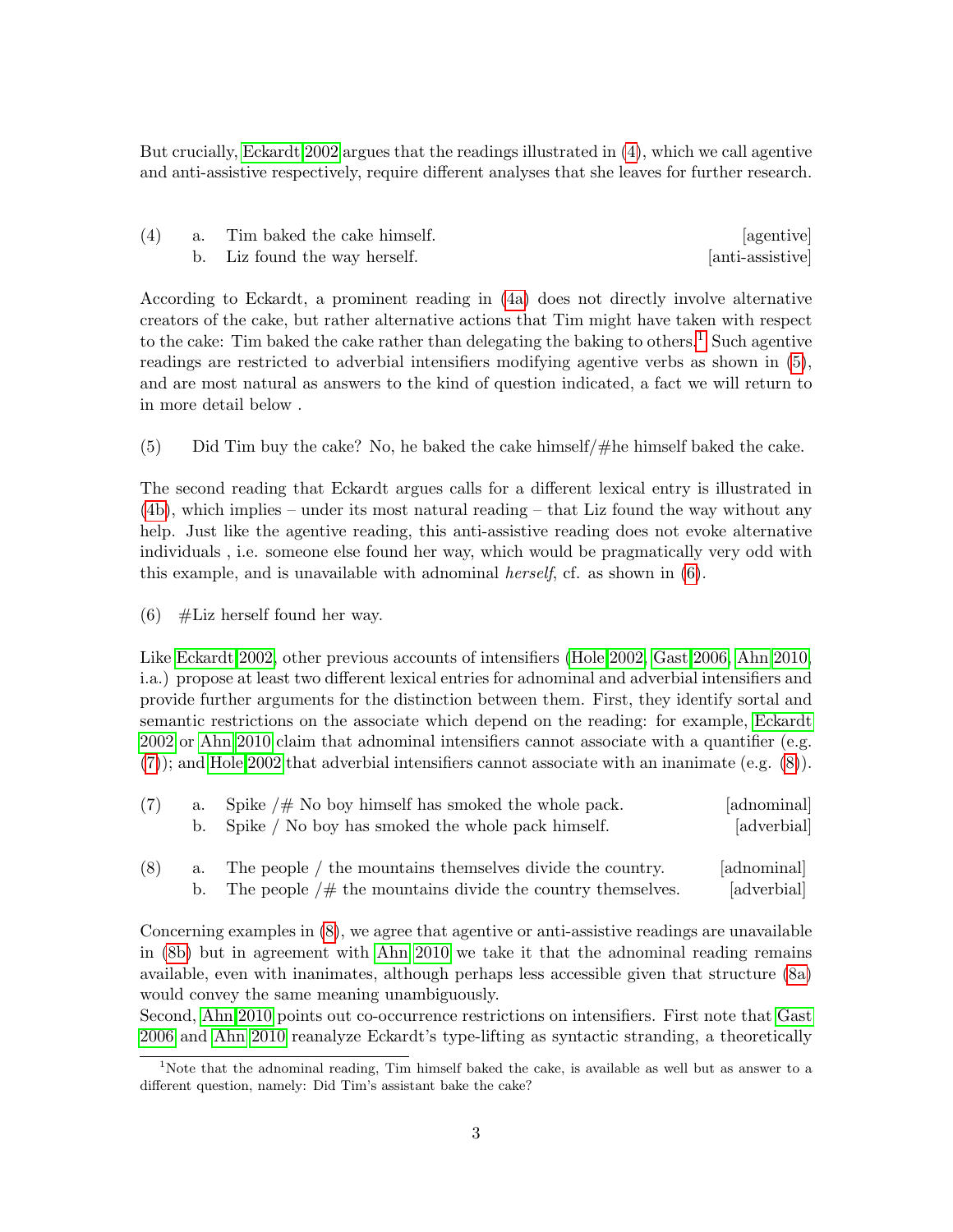more parsimonious analysis which we adopt. Thus the following examples are analyzed as indicated:

- (9) a. Ray<sub>k</sub> has  $\lceil \text{t}_k \text{ himself} \rceil$  cleaned the apartment  $\lceil \text{t}_k \rceil$ 
	- b. Anna<sub>k</sub> is a smoker  $[t_k]$  herself (cf. [\(3a\)](#page-1-3)

Now, according to [Ahn 2010,](#page-12-1) adnominal and adverbial *himself* can only co-occur when one of them is a real adverbial intensifier as in [\(10a\)](#page-3-0), not when it is a stranded adnominal intensifier as in [10b;](#page-3-1)

<span id="page-3-1"></span><span id="page-3-0"></span>(10) a. Ray himself has cleaned the apartment himself. b. \*Ray himself has himself cleaned the apartment himself.

Thus, to the best of our knowledge, all previous accounts distinguish between at least two types of intensifiers to capture semantic and syntactic differences between them.

#### <span id="page-3-9"></span>1.3 Issues with previous analyses

Two arrays of facts put in doubt a lexical distinction between intensifiers. First, typological studies provide crosslinguistic evidence for unifying adnominal and adverbial intensifiers (König and Siemund 2005, i.a.): as exemplified in  $(11)$  for Mandarin in [Hole 2008\)](#page-13-7), they are morphologically identical in most documented languages.<sup>[2](#page-3-3)</sup>

<span id="page-3-2"></span>

| (11) | a. Bùzhǎng zìjǐ huà lái huānyíng wǒmen.        |
|------|------------------------------------------------|
|      | minister self will come welcome us             |
|      | The minister himself will come to welcome us.' |
|      | b. Tā zhi hào zì ji zuò měi-jiàn shìqing.      |
|      | he must self do every-CL matter                |
|      | 'He must do everything himself.'               |

Second, the semantic differences between adnominal and adverbial intensification reported above are also found with intra-nominal, possessive intensifiers such as English own or French *propre* (Charnavel 2011, 2012, 2016) as illustrated in  $(12)$ .

<span id="page-3-7"></span><span id="page-3-6"></span><span id="page-3-5"></span><span id="page-3-4"></span>

| (12) | a. Claire took her own car.       | [adnominal, possessor reading]      |
|------|-----------------------------------|-------------------------------------|
|      | b. Medea killed her own children! | [adnominal, possessum reading]      |
|      | c. Tim baked his own cake.        | [adverbial, agentive reading]       |
|      | d. Carl tied his own shoes.       | [adverbial, anti-assistive reading] |
|      |                                   |                                     |

<span id="page-3-8"></span>In [12a\)](#page-3-5) and [\(12b\)](#page-3-6), the salient readings correspond to adnominal readings in the sense that *own* induces a contrast between its associate (the possessor *Claire* in  $(12a)$ ), the posses-

<span id="page-3-3"></span> $2$ Some languages do lexically distinguish adnominal and adverbial intensifiers (see König and Siemund [2005\)](#page-14-2) – a fact that must be (and could be were it not for space limitations) incorporated in the analysis. Fundamentally, the lexical realization of the intensifier can depend on its category, this is what distinguishes the DP herself from the A own but can also be made sensitive to the nature of the constituent with which it is merged, i.e. DP vs. VP, fundamentally a case of allomorphy.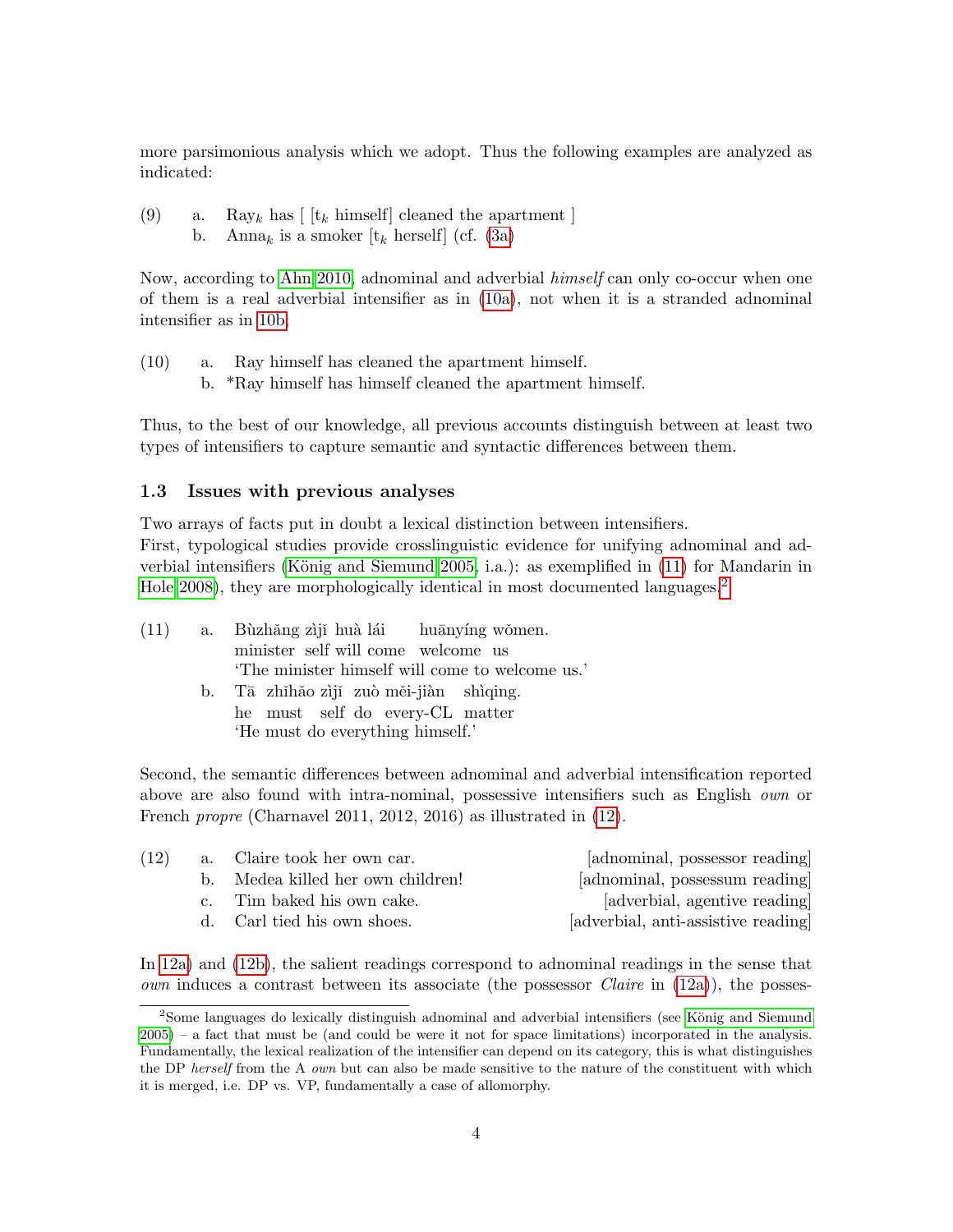sum *Medea's children* in [\(12b\)](#page-3-6) and alternative individuals (note that the alternatives are furthermore higher on a scale of expectedness in [\(12b\)](#page-3-6), see [Charnavel 2016](#page-13-8) for an analysis). However, examples [12c\)](#page-3-7) and [\(12d\)](#page-3-8) saliently display adverbial readings: rather than meaning that Tim baked his cake instead of, or in addition to, someone else's cake, [\(12c\)](#page-3-7) most naturally implies that Tim did not delegate the baking of his cake to someone else; similarly, [\(12d\)](#page-3-8) most naturally means that Carl tied his shoes without any help. Thus, the same range of readings arises with *herself* and *own*, crucially without structural ambiguities regarding the level of attachment of the intensifier for the latter. This strongly suggests that a structural ambiguity is not at the source of the variety of readings observed and that the formal similarities between adnominal and adverbial intensifiers are not accidental: they reflect an analytic unity yielding the kind of readings observed in the same way for herself as it does for  $own.<sup>3</sup>$  $own.<sup>3</sup>$  $own.<sup>3</sup>$ 

# 2 Our analysis: unifying all *self* intensifiers

These formal similarities, we claim, require a unified analysis for all intensifiers. To meet this objective, we adopt several ingredients from previous hypotheses, namely the hypothesis that intensifiers express identity and contribute meaning through focus, to which we add two new ingredients, namely the relevant hypotheses that:

- <span id="page-4-4"></span><span id="page-4-3"></span>(13) a. VPs can be syntactically more complex than it seems.
	- b. Focus can project beyond the stressed element.
	- c. The alternatives evoked by the constituent up to which focus is projected keep constant all the material that it contains which is given (see [Schwarzschild](#page-14-3) [1999,](#page-14-3) Büring 2011)

More specifically, we assume that all intensifiers have the same structure underlyingly. For now, assume *herself* is always adnominal, an assumption we will refine in section [3.](#page-9-0) The syntactic specificities of adverbial uses are due to generalized stranding (adopting the analysis in [Gast 2006,](#page-13-4) [Ahn 2010](#page-12-1) mentioned earlier, which postulates stranding in some adverbial uses), and their semantic specificities arise from the interaction between complex VP structures and focus projection as shown in [\(14\)](#page-4-1).

<span id="page-4-2"></span><span id="page-4-1"></span>(14) a.  $[\wp_{P_3}$  Tim DO  $[\wp_{P_2}$  **Tim** v  $[\wp_{P_1}$  [bake the cake][  $_{DP}$  <del>Tim</del> himself<sub>F</sub>]]]] [agentive] b.  $[V_{P_3}]$  Liz DO  $[V_{P_2}]$  Liz v  $[V_{P_1}]$  [find her way] $[D_P]$  Liz herself<sub>F</sub>]]]] [anti-assistive]

As we detail in the rest of the section, both agentive and anti-assistive readings involve an extra-agentive layer in the VP (noted as headed by  $\text{DO}$ ), and focus can project to VP<sub>2</sub> or  $VP_3$ , with different given material. In the right contexts, when it projects to  $VP_2$ , alternatives to the causer (e.g. Tim in [\(4a\)](#page-2-1)) are evoked, which triggers the agentive reading (i.e. Tim made Tim, not someone else, bake the cake). When it projects to  $VP_3$ , alternatives

<span id="page-4-0"></span><sup>3</sup>All these observations extend to the behavior of French adnominal/adverbial intensifier (/reflexive) lui-même, as well as to the intra nominal propre, counterpart of English own, strengthening the case for unification.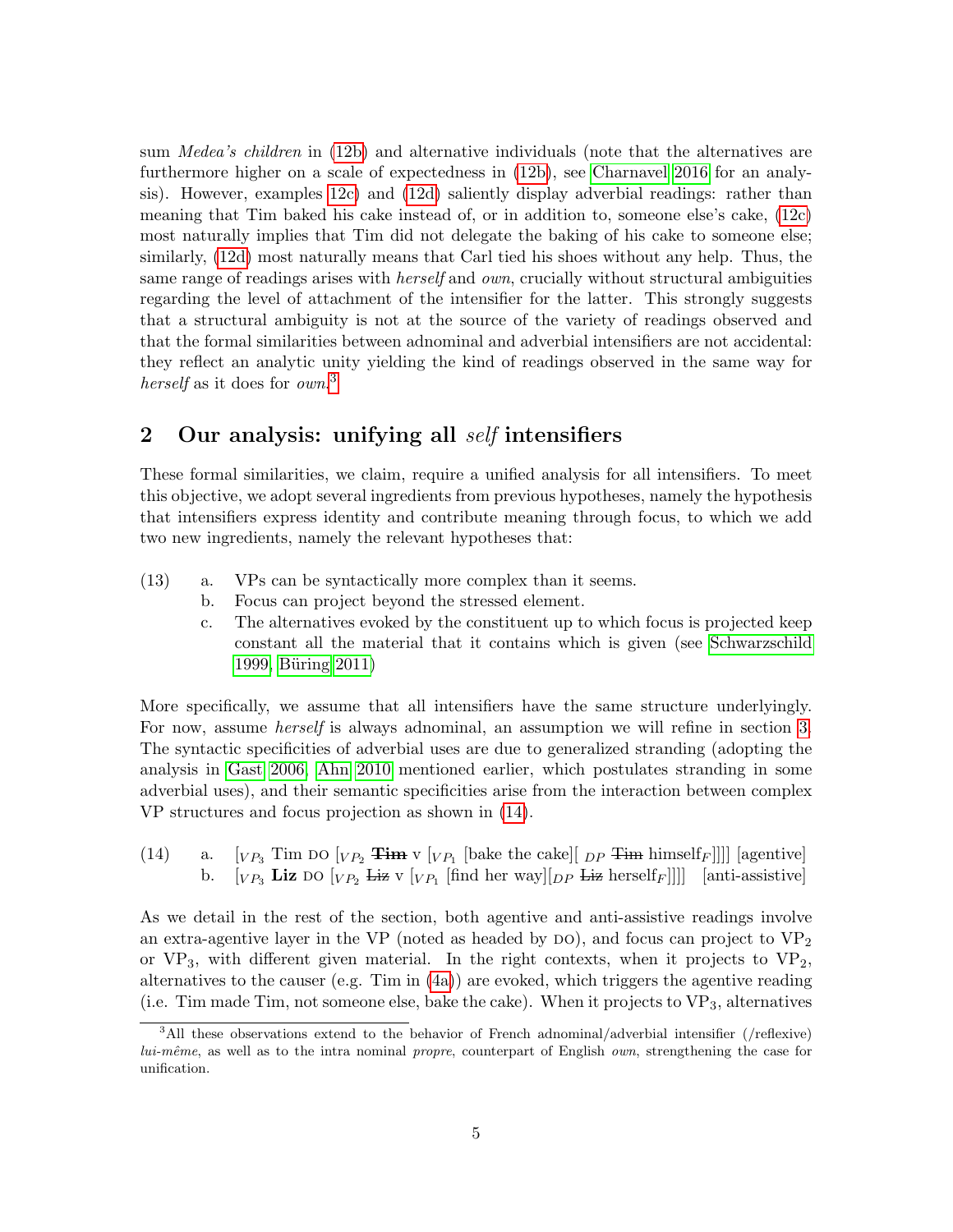to the doer (e.g. Liz in [\(4b\)](#page-2-4)) are created, which gives rise to the anti-assistive reading (i.e. Liz, not someone else, made Liz find her way).

### 2.1 The agentive reading

To derive the agentive reading represented in [\(14a\)](#page-4-2), we exploit the hypothesis that a VP can be embedded under a silent agentive head do, presumably felicitously only when it is not redundant. This hypothesis is motivated by facts such as [\(15a\)](#page-5-0), where the apparently non-agentive verb *arrive* can be modified by the agentive adverb *voluntarily*: the assumption here is that the licensing of such an adverb is syntactic, requiring an agentive layer for well formedness. The intuition is that the sentence means *John acted (voluntarily) to arrive* early.

<span id="page-5-4"></span><span id="page-5-1"></span><span id="page-5-0"></span>(15) a. Tim voluntarily arrived early. b.  $\ldots$  [ $VP_2$  Tim DO [ $VP_1$  <del>Tim</del> arrive ...]]

As shown in [\(15b\)](#page-5-1) we assume that Tim remerges into a theta position as allowed given [Chomsky 1995,](#page-13-10) see e.g. [Hornstein 1999\)](#page-13-11). We further assume that herself originates in the same structure under adverbial and adnominal readings (see more details in section [3\)](#page-9-0). As roughly represented in [\(16\)](#page-5-2), Tim himself thus starts as adjoined to the resultative  $VP_1$ , then remerges first as subject of the causative  $VP_2$ , and second as subject of the agentive  $VP_3$ .

<span id="page-5-2"></span>(16) 
$$
[[v_{P_3} \text{ Tim DO } [v_{P_2} \text{ Tim}_{F} \text{V } [v_{P_1} \text{ [bake the cake]} [p_P \text{ Tim HIMSELF}_{F}]]]_{FOC} \sim C]
$$

Note that this remerging is required: the DP  $_{DP}$   $_{DP}$   $_{Tim}$  /  $_{himself}$  | headed by  $^{Tim}$ being merged in an adjunct position lacks a  $\theta$ -role. It must acquire one somehow and this is what Tim remerging into a thematic position accomplishes.<sup>[4](#page-5-3)</sup>

Now, we adopt Eckardt's hypothesis that here, himself is semantically vacuous but focused (capitalized in [\(16\)](#page-5-2)), and complement it with the idea of focus projection proposed in e.g. [Selkirk 1984,](#page-14-4) [Selkirk 1996,](#page-14-5) [Schwarzschild 1999,](#page-14-3) Büring 2011 on independent grounds. Specifically, we assume that agentive readings arise when the content of the resultative  $VP_1$ is given. In such a case, when focus projects from  $himself$  to  $VP_2$ , it generates alternatives to the causer only, since the content of the resultative  $VP_1$  is, by hypothesis, given. The fact that Tim ended up with a baked cake is given in [\(16\)](#page-5-2) is, for example, evidenced by the type of questions under discussion that can yield the relevant reading, e.g. What did Tim do to get the baked cake? (cf.  $(5)$ ). Focus marking  $VP_2$  thus induces alternatives to Tim as causer which is not given: Tim acted so that he (not someone else) was the baker of the cake. Note that this hypothesis relies on the following assumptions about focus.

1. First, the constituent to which focus projects ( $VP_2$  in [\(16\)](#page-5-2), noted FOC as in Büring 2011) corresponds to the wh-expression in the question under discussion (e.g. What did Tim do to get the baked cake?).

<span id="page-5-3"></span><sup>&</sup>lt;sup>4</sup>In other words, this is the realization of a case made theoretically possible by [Chomsky'](#page-13-10)s [1995](#page-13-10) framework: movement into a  $\theta$  position is possible both from a thematic position and from a non thematic position.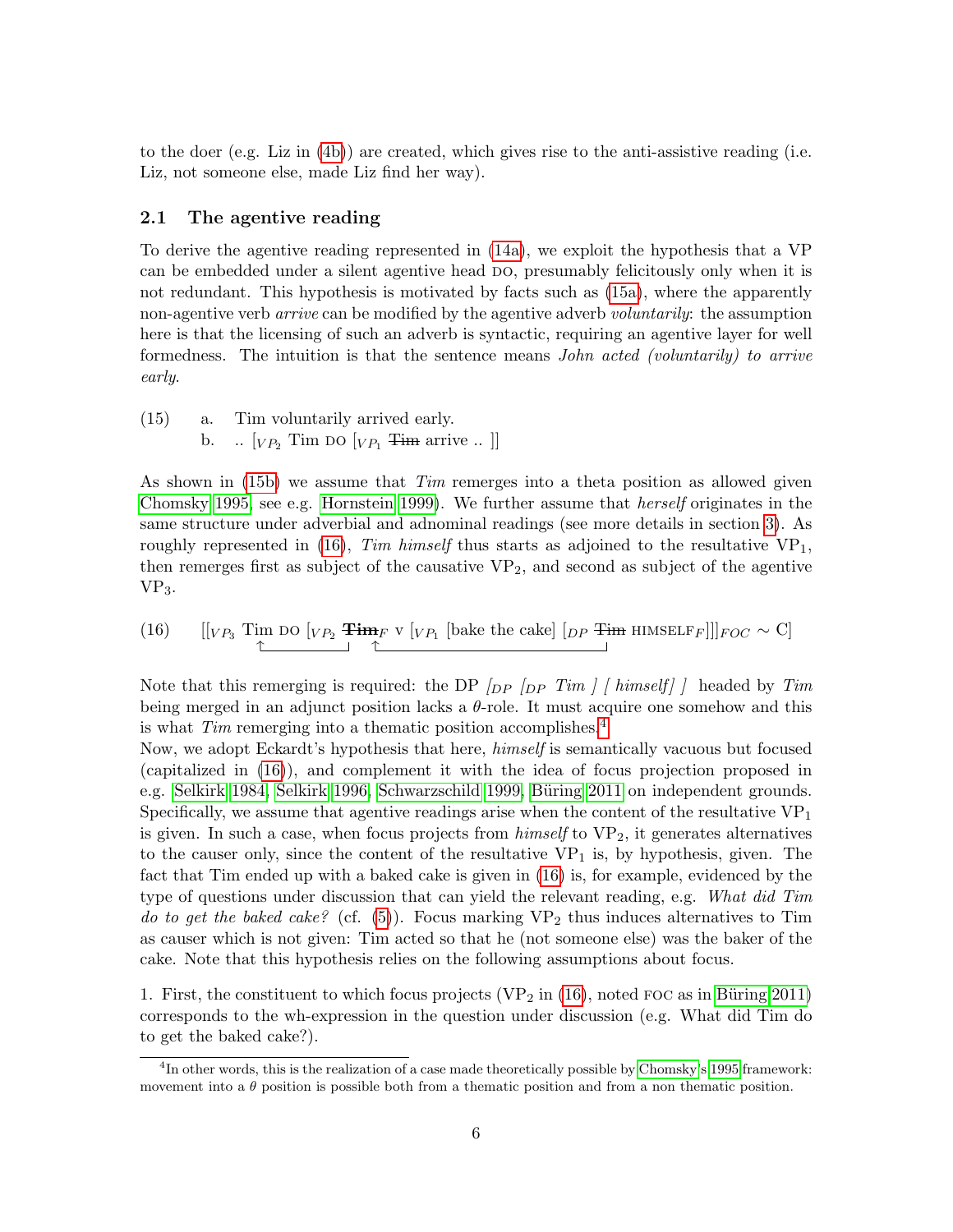2. Second, within this constituent, only the elements that are not given (which we note as F-marked as in [Schwarzschild 1999\)](#page-14-3) vary in the focus alternatives; in [\(16\)](#page-5-2), this crucially includes the trace of  $Tim$  in the subject of the causative VP. This difference between FOCand F-marking is independently motivated by examples like  $(17)$  (cf. Büring  $2011$ ).

<span id="page-6-0"></span>(17) I know that John drove Mary's red convertible. But what did Bill drive? [He drove [a BLUE<sub>F</sub> convertible ([WITH GREEN STRIPES]<sub>F</sub>)]<sub>FOC</sub> ~ C]

Here, the whole object corresponds to the wh-element (i.e. *what*) in the question under discussion and is thus foc-marked; but what varies in the relevant alternative (i.e. he drove her red convertible) is only the adjective (possibly discontinuously with the PP), which is  $\frac{1}{2}$  therefore F-marked.

3. Finally, the focus domain, over which the focus alternatives are computed, is indicated with [Rooth'](#page-14-6)s [1992](#page-14-6) squiggle operator (see also Büring 2011).

This analysis correctly derives the empirical generalizations described in section [1.2](#page-1-5) that characterize the agentive reading. First, it correctly predicts that the relevant alternatives are not alternative individuals as under the adnominal reading, but alternative delegative actions involving the agent to get the same result: this is captured by the hypotheses that the agent varies as causer, not as doer, in the alternatives, and that the result of the action is given. Second, it explains why the verb is usually agentive under this reading as argued by e.g. [Eckardt 2002](#page-13-2) and [Hole 2002,](#page-13-3) but not always. This reading requires an agentive layer in the VP, but this layer can be added to non-agentive verbs in relevant circumstances (see e.g. [\(15\)](#page-5-4)). <sup>[5](#page-6-1)</sup>, the presence of this agentive layer accounts for the semantic restrictions on the associate: as subject of DO, it must be a volitional agent. Finally, the relevant reading requires a complex VP: remerging the associate in a simple VP structure would involve movement to a non c-commanding position as shown in  $(18)$ .<sup>[6](#page-6-3)</sup>

<span id="page-6-2"></span>(18) a. He slept (\*himself).  
b. \*[
$$
VP_1
$$
 [ $VP_1$  he<sub>k</sub> sleep] [ $DP$  t<sub>k</sub> himself<sub>F</sub>]]

### 2.2 Deriving the anti-assistive reading

The derivation of the anti-assistive reading involves the exact same ingredients, except that focus projects to  $VP_3$  as shown in [\(19\)](#page-6-4) (cf. [\(4b\)](#page-2-4)).

<span id="page-6-4"></span>(19)  $\left[ \dots \right]_{VP_3}$  Liz  $\uparrow$  $_F$  DO  $[\![\mathrm{v} \, p_2\, \mathrm{Liz} \,$  v  $[\![\mathrm{v} \, p_1\,$  [find her way]  $[\![\mathrm{p} \, p \, \mathrm{Liz}]$  $\uparrow$  $HERSELF_F$ ]] $FOC \sim C$ ]

<span id="page-6-1"></span><sup>&</sup>lt;sup>5</sup>Pace [Gast 2006,](#page-13-4) p.165 ex. (78), we take he slipped/fell himself to simply be a (stranded) adnominal case in object position of an unaccusative: he<sub>i</sub> [slipped/fell  $|t_i|$  [himself]]], or an extraposed adnominal adjunct [he t<sub>k</sub>] [slipped/fell] [himself]<sub>k</sub> [(see section ??). As noted earlier, regarding [Hole'](#page-13-3)s [2002](#page-13-3) examples, we take example [\(8b\)](#page-2-8) to be fine but only with the adnominal reading of example [\(8a\)](#page-2-7).

<span id="page-6-3"></span><sup>&</sup>lt;sup>6</sup>Once again, we take sentence  $(18)$  to be well formed with an adnominal reading. In this case we take this to be a case of extraposition of the adjunct modifier, akin to relative clause extraposition, see section [3](#page-9-0) for a brief description of the relevant structural analysis.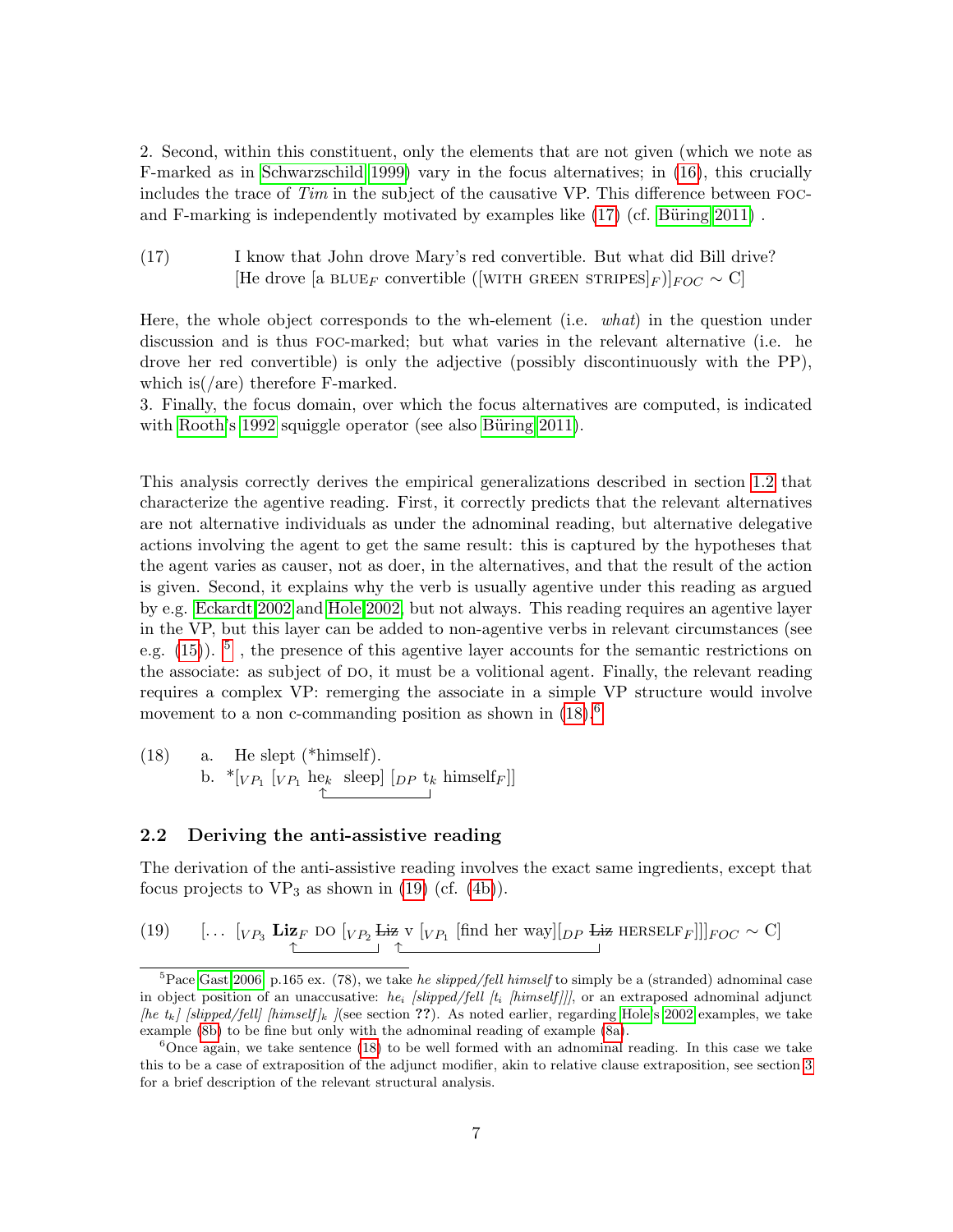Just like Tim in [\(16\)](#page-5-2), Liz, the associate of herself, originates within an adjunct to  $VP_1$  in a structure similar to that of an adnominal intensifier, and then remerges into the subsequent subject positions of the VP layers. *Herself* is accented, thus focused. Focus projects to  $VP<sub>3</sub>$ , which induces F-marking on the subject of DO and only there if the fact that Liz ended up finding her way is given. As a result, alternatives to Liz as doer are created: Liz, not someone else, acted so that she found the way. Once again, this reading is licensed in contexts such as answering the question: How did Liz get there? making it given that she somehow found her way. As in the case of the agentive reading, this analysis correctly derives the empirical generalizations observed in the previous literature. First, it explains why this reading is anti-assistive (i.e. paraphrased using "without help"): under this hypothesis, alternatives to the doer are induced and implicitly negated (and the result is given by hypothesis). <sup>[7](#page-7-0)</sup> Second, we can account for why this reading (just like the agentive reading) is unavailable with adnominal intensifiers (as seen earlier in e.g.  $(6)$ ): it requires focus projection, and focus can project to the VP from a VP adjunct, but not from the subject.<sup>[8](#page-7-1)</sup> Third, co-occurrence restrictions on adnominal and adverbial intensifiers, we argue, are not syntactically, but semantically driven: they can only co-occur when they are not redundant or contradictory, which is the case when the adverbial intensifier can induce focus projection to the VP (see [\(10a\)](#page-3-0) vs. [\(10b\)](#page-3-1)). As for the differences between adnominal and adverbial intensifiers regarding sortal restrictions, we argue that they are pragmatically driven: for

<span id="page-7-1"></span><sup>8</sup>A full discussion of this issue goes well beyond the scope of this article but here are some short remarks. That focus does not project off subject is a standard assumption. As [Selkirk 1996](#page-14-5) notes, *John (himself)* came with accent on himself if present, or on John if not, cannot answer the question: What happened? This would be unexpected if focus could project off subjects to the entire clause. Thus we disagree with Büring [2011](#page-13-9) which claims that such discourse as in:

- (i) Why did Mary buy bananas?
- (ii) Because  $[T_P$  JOHN bought bananas]

<span id="page-7-0"></span><sup>7</sup>One may wonder why the alternatives are implicitly negated, Liz and nobody else, rather than allowing as well an additive reading, Liz in addition to some other(s). The fact is that in such cases, it is hard to see what an additive reading would contribute felicitously. Indeed, in an adnominal case, The king himself weighed more than 200 pounds, can mean mean the king, in addition to other people weighed more than 200 pounds, But such a reading must be distributive: it means that each of these people weighed more than 200 pounds, and not that the king and some other people weighed more than 200 pounds together. An additive reading in the case of  $(19)$  would thus mean Liz acted so that she found her way, and in addition other people acting so that Liz found her way. Because of distributivity, the first conjunct expresses that Liz found her way alone. But cases can be constructed where the additive reading is possible. Thus imagine, that Liz and her friend Eve have to solve maths problems every week. Usually, Eve solves the problems by herself but Liz get help from her sister. This week, we ask how did Liz get the solution. The answer she found the solution herself can be anti-assistive, and additive, as it is understood that this is in addition to Eve finding the solution by herself: alternatives to Liz are not negated here.

shows that focus can project off subjects - here John - all the way to the entire adjunct containing because. Together with Büring 2011, we accept assumptions [\(13b\)](#page-4-3) and [\(13c\)](#page-4-4). But we diverge on what counts as focus. Büring 2011 implicitly assumes that the focus is *John*, which is taken to project. But this is inconsistent with the fact that just answering *John* to (i) is ill formed. Minimally, the focus is just the TP in (ii) (assumingbecause need not be part of the answer). This means that the focus is John bought bananas – why normally calling for a propositional answer – but with *bought bananas* as given here. As result, accent must fall on *John*, the only element in the focus which is not given. If *because* is perceived by some to have to be part of the answer, the conclusion is the same: the focus is the entire answer because John bought bananas but only John is not given.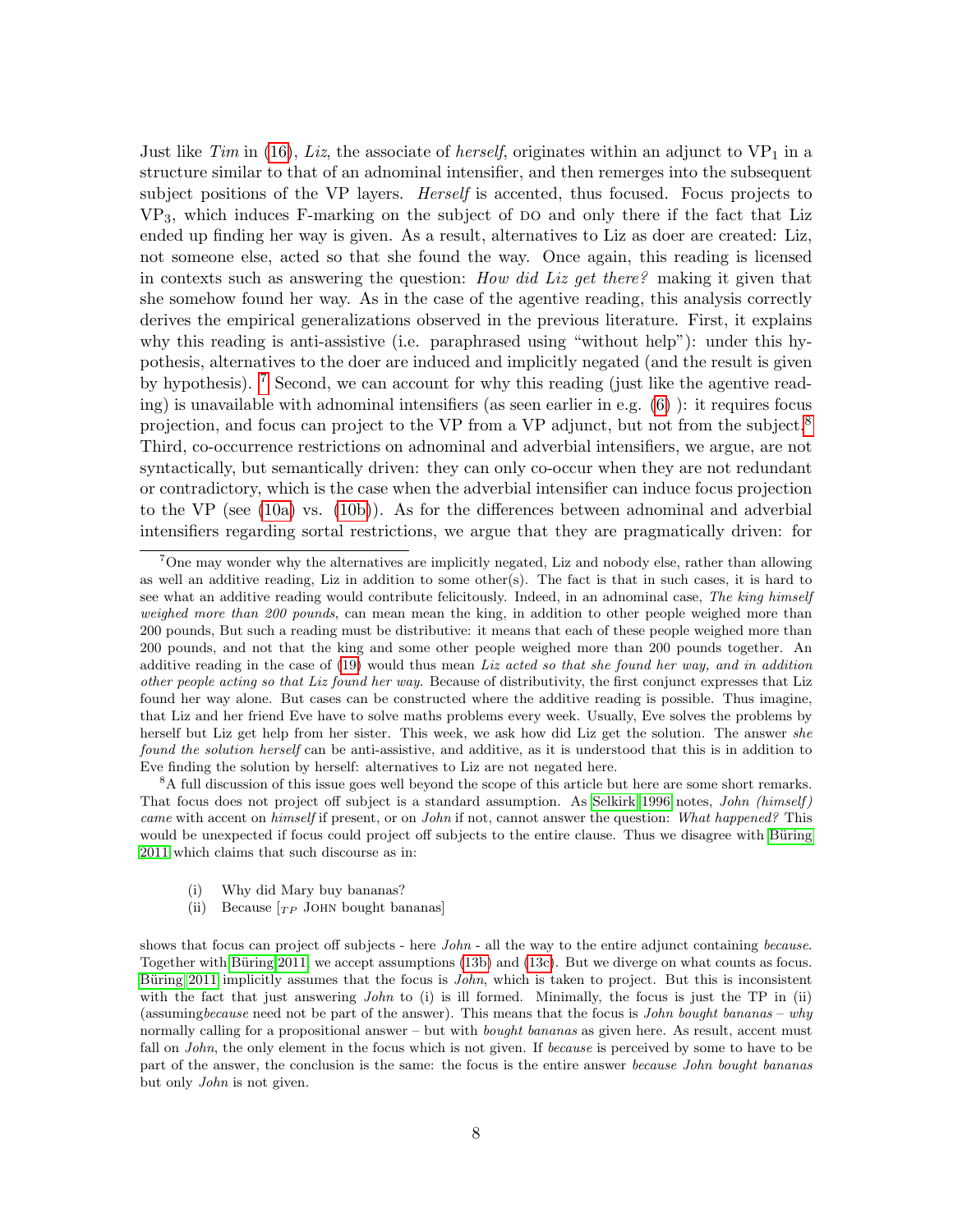adnominal (vs. adverbial) intensifiers, the context must be rich enough to supply accessible alternatives to each element quantified over. Making such alternatives explicit makes adnominal intensification compatible with quantifiers:

- (20) a. At the Oscars, no star himself wrote his speech; in every case, his publicist did it.
	- b. We expected the queens to each dispatch a representative to this minor celebration but surprisingly, every queen herself was present.

#### 2.3 Extending the analysis

Crucially, our analysis extends to intra-nominal intensifiers such as possessive own (which also exhibit both adnominal and adverbial readings as seen in section [1.3\)](#page-3-9) because *own* is also compatible with complex VP structure and focus projection. First, note that unlike herself, own can be meaningful in the absence of focus in cases in which own can specify that the possessive relation must be the most specific one: this is for instance the case in [\(21a\)](#page-8-0) where Claire has both a personal and a professional car.

<span id="page-8-2"></span><span id="page-8-1"></span><span id="page-8-0"></span>

| (21) | a. Claire took her own car.                                                                                                       | (not her professional car) |
|------|-----------------------------------------------------------------------------------------------------------------------------------|----------------------------|
|      | b. Claire took $[\text{her}_F \text{ OWN}_F \text{ car}]_{FOC} \sim C$ .                                                          | (not her husband's)        |
|      | c. (E) [Medea killed [her <sub>F</sub> own <sub>F</sub> CHILDREN <sub>F</sub> ] <sub>FOC</sub> $\sim$ C]. (not other individuals) |                            |

But in contexts such as [\(21b\)](#page-8-1) and [\(21c\)](#page-8-2)) in which only one relevant object is owned by the possessor, own behaves like herself in contributing meaning only through focus. In such cases, we propose (based on [Charnavel 2012,](#page-13-6) 2016 about French propre) that focus on own can project to the DP. This can give rise to alternatives to the possessor if the noun is given as in [\(21b\)](#page-8-1) (cf. adnominal possessor reading in [\(12a\)](#page-3-5)), or alternatives to the possessum if the noun is not given as in [\(21c\)](#page-8-2) (cf. adnominal possessum reading in  $(12b)$ ).<sup>[9](#page-8-3)</sup> Crucially here, both cases of adnominal readings can thus be analyzed using focus projection (to DP).

This line of analysis, we argue, can be applied to derive adverbial readings. Just as in the case of herself, focus can also project to VP, which can yield agentive and anti-assistive readings if the VP comprises the relevant layers shown in [\(22\)](#page-8-4) (cf. [\(12\)](#page-3-4).

<span id="page-8-6"></span><span id="page-8-5"></span><span id="page-8-4"></span>(22) a. [Tim DO [
$$
v_{P_2}
$$
 **Tim**<sub>F</sub> v [ $v_{P_1}$  [baked his **own**<sub>F</sub> cake] ]  $|_{FOC} \sim C$ ]  
b. [...]  $v_{P_3}$  **Carl**<sub>F</sub> DO [ **Carl** v [ $v_{P_1}$  [his **own**<sub>F</sub> shoes] tied]  $|_{FOC} \sim C$ ]

First, focus can project to the causative  $VP_2$  as in [\(22a\)](#page-8-5), in which case the causer is Fmarked, thus yielding alternatives of the form Tim made someone else bake his cake; this is the agentive reading (Tim did not delegate the baking of his cake). Second, focus can project to  $VP_3$  as in [\(22b\)](#page-8-6), in which case the doer is F-marked, thus yielding alternatives of the form someone else made Carl tie his shoes: this is the anti-assistive reading (Carl tied his shoes without help).

<span id="page-8-3"></span><sup>&</sup>lt;sup>9</sup>In this latter case, the scalarity effect we can observe (i.e. it is most unexpected that Medea would kill her children as compared to other individuals) is arguably triggered by the optional presence of a silent focus particle similar to even and noted E (see [Charnavel 2016\)](#page-13-8).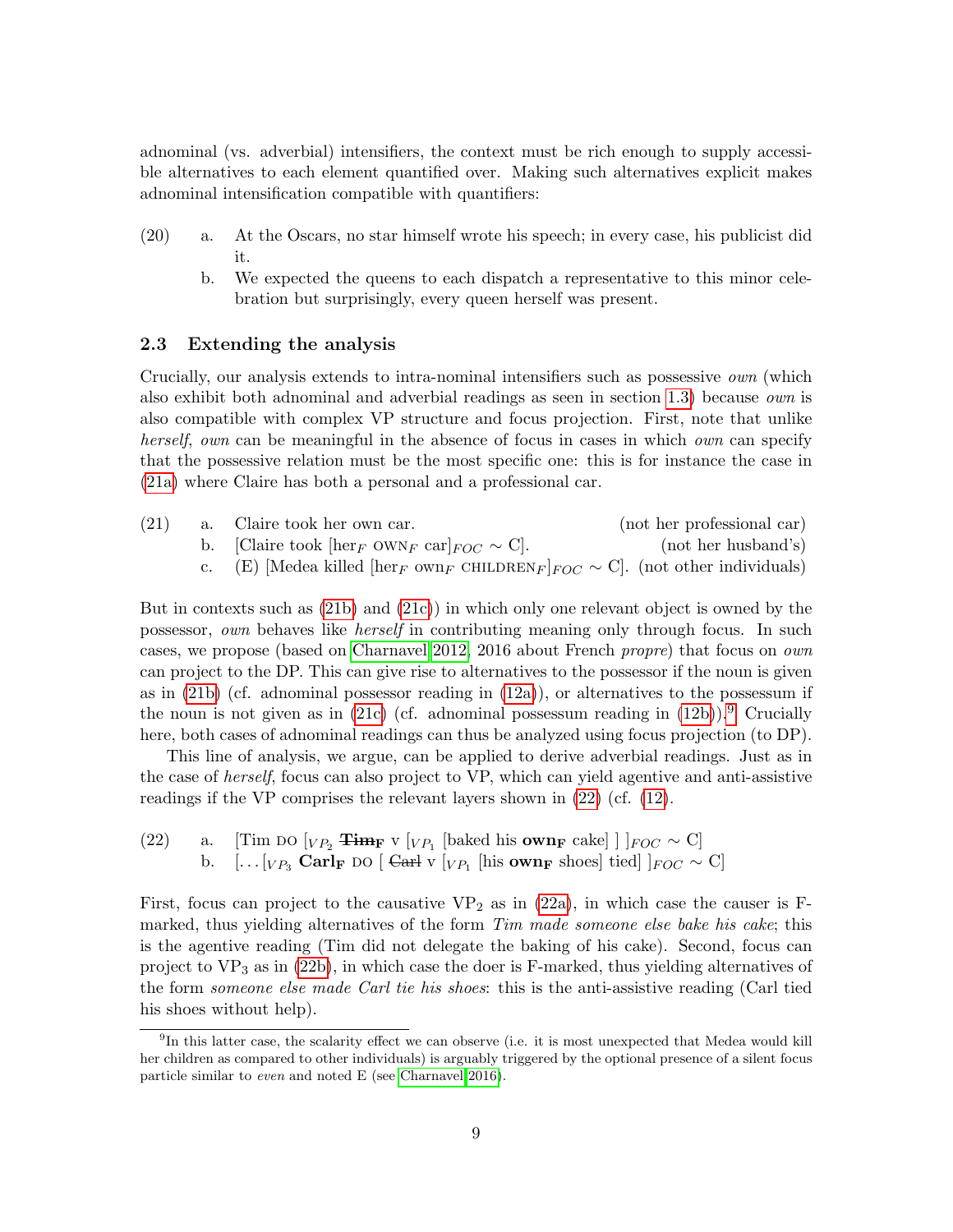In sum, exploiting the possibility of complex VP structures and focus projection allows us to provide a unified analysis for all intensifiers (e.g. English herself and own) under all their readings (adnominal and adverbial) while deriving the differences between them. Under such a unified analysis, the widespread morphological identity between adnominal and adverbial intensifiers is fully expected. At the same time, morphological distinction between adnominal and adverbial intensifiers is possible (see footnote [2\)](#page-3-3): much like own specializes as intra nominal, lexical specialization depending on the merge can occur.<sup>[10](#page-9-1)</sup>

# <span id="page-9-0"></span>3 Towards a unification of *self* intensifiers and reflexives

Crosslinguistic and cross-categorial evidence supports a unified analysis not only for all intensifiers, but also for intensifiers and reflexives. Here, we briefly sketch why and how this can be done.

#### 3.1 The motivation

While intensifiers are usually treated as identity functions (as seen in section [1.2\)](#page-1-5), reflexives are most commonly analyzed either as pronominals [\(Chomsky 1986,](#page-13-12) i.a.) or as reflexivizing arity reducers, i.e. as functions taking a predicate as argument and returning a reflexive predicate (see [Spathas 2010,](#page-14-7) [Lechner 2012,](#page-14-8) i.a., and [Sportiche 2022](#page-14-9) for a review<sup>[11](#page-9-2)</sup>). But several facts challenge this dichotomic approach. First, intensifiers and reflexives are (at least partially) morphologically identical in many unrelated languages (e.g. French *elle* $m\hat{e}$ me, Mandarin ziji, Arabic nals, Dutch zich(zelf), Malayalam (taan)tanne, Ancient Greek auto) as illustrated for English in  $(23)$  (see König and Siemund 2005, [Gast and Siemund](#page-13-13) [2006,](#page-13-13) [Gast 2006,](#page-13-4) [Rooryck and van den Wyngaerd 2011,](#page-14-10) i.a.).

<span id="page-9-8"></span><span id="page-9-7"></span><span id="page-9-3"></span>

| (23) | a. She herself came.  | [intensifier] |
|------|-----------------------|---------------|
|      | b. She heard herself. | [reflexive]   |

Furthermore, this formal similarity extends to possessives such as English her own or French son propre, which also exhibit both reflexive/anaphoric and intensifier readings (see Bergeton 2004, [Charnavel 2012,](#page-13-6) i.a.). Within English, bare -self can be reflexive as shown in [\(24\)](#page-9-4) with an intensification flavor (anti assistive) as shown below:<sup>[12](#page-9-5)</sup>

<span id="page-9-6"></span><span id="page-9-4"></span>

| (24) | a. to self-identify as $\approx$ to identify oneself as                        | [reflexive]   |
|------|--------------------------------------------------------------------------------|---------------|
|      | $\therefore$ a self-produced event $\approx$ an event one has produced oneself | [intensifier] |

<span id="page-9-1"></span><sup>&</sup>lt;sup>10</sup>How exactly to accomplish this as alluded to in  $(2)$  needs to be answered. A suggestion is that self is not just a two place predicate but a three place predicate, taking a third argument specifying in what respect the first two arguments are identical. Alternative realizations could thus be sensitive to the category of this third argument, VP vs DP.

<span id="page-9-2"></span><sup>&</sup>lt;sup>11</sup>Relevantly here, [Sportiche 2022](#page-14-9) concludes that direct predicate reflexivization such as with reflexivizing arity reducers or via self incorporation is not a viable option.

<span id="page-9-5"></span><sup>&</sup>lt;sup>12</sup>This is discussed in [Sportiche 2022](#page-14-9) according to which incorporated *self* never is a pure intensifier (as it would have had to incorporate from inside an adjunct), but the intensifying flavor can arise as due to focal effects. Furthermore, an example like [\(24b\)](#page-9-6) illustrates a logophoric use of the reflexive.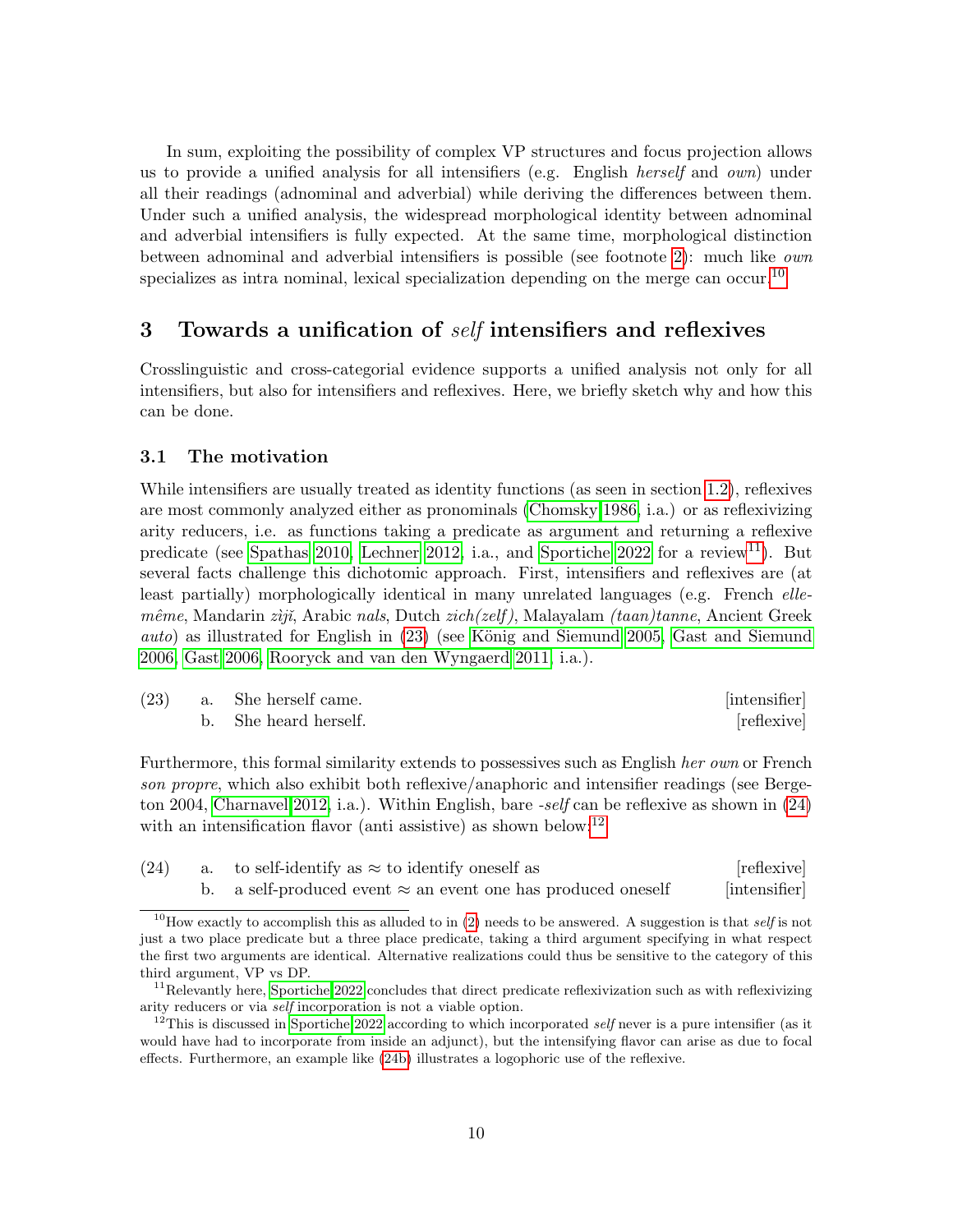Second, intensifiers and reflexives can be historically strongly connected. For example, reflexives are claimed to have originated as intensifiers in English (see [Faltz 2016,](#page-13-14) König [and Siemund 2000,](#page-14-11) [van Gelderen 2000,](#page-13-15) [Keenan 2002,](#page-14-12) [Bergeton and Pancheva 2012,](#page-13-16) i.a.). All these facts strongly suggest that reflexives and intensifiers share far more than their shape as we propose for English next.

#### 3.2 A briefest sketch of the proposal

#### 3.2.1 Identity of *self* reflexives and intensifiers

Our analysis unifying reflexives and intensifiers takes it that that self is a two-place predicate of identity (as in Browning 1993) much like same; in fact, this is clearly its historical meaning, the meaning of its German cognate selb, its French counterpart  $m\hat{e}me -$  which means  $same$  – entering into the morphology of both intensifiers and complex reflexives (e.g. elle-même). Thus, herself is not an identity function as implied by Eckardt's analysis (based on German selbst), but spells out the underlying structure in [\(25\)](#page-10-0) that we argue is common to reflexives and intensifiers.

<span id="page-10-0"></span>(25) [ X (is) self (of) her] 
$$
\rightarrow
$$
 [the [[self (of) her] [X (is) self (of) her]]]  
\n
$$
= [DP^* \text{ the [self (of) her}]_s [X t_s ]]
$$
\n
$$
= [DP^* \text{ herself } [X t_s ]]
$$

Thus, self takes two arguments, her and X, X (mandatorily<sup>[13](#page-10-1)</sup>) ending up either as the associate of the intensifier or the antecedent of the reflexive.<sup>[14](#page-10-2)</sup> Then, the predicate is relativized yielding a nominal (which reflects the fact that English  $self$  – vs. e.g. French  $m\hat{e}me -$  is a noun, not an adjective<sup>[15](#page-10-3)</sup>), the self (of) her being spelled out as herself.

Now two possible derivations can ensue depending on where X moves.

The first one is seen in cases of intensification. In the case of adnominal intensification like  $(23a)$ , the associate X (e.g. the queen) is itself relativized (as roughly represented in  $(26)$ ).<sup>[16](#page-10-5)</sup>

<span id="page-10-4"></span><span id="page-10-1"></span> $13$ This is stipulated: one argument of *self* must always move, an idiosyncratic property that could in classical terms be attributed to lack of Case, much like in many cases of A-movement where movement is mandatory.

<span id="page-10-2"></span> $14$ Note incidentally that neither condition B nor condition C of the Binding Theory is relevant to the coreference or covaluation of her and X: such conditions deal with presupposed coreference, but such coreference or covaluation is asserted by self here.

<span id="page-10-3"></span><sup>&</sup>lt;sup>15</sup>French elle-même thus requires an analysis different from that of self, preserving the idea that même is a binary predicate of identity, where instead of the predicate being relativized as in [\(25\)](#page-10-0), elle is relativized. The second argument of même, X, undergoes the same treatment as in English, namely itself relativized as in [\(26\)](#page-10-4), or remerged in a theta position as in [\(27\)](#page-11-0). Note incidentally that we would analyze German selber/selbst also as a binary (comparative or superlative of selb?) predicate of identity with one silent argument.

<span id="page-10-5"></span> $16$ Note that this kind of movement out of a (small clause) relative is independently needed, and routinely allowed, for example in the person you saw a picture of, where a picture of a person is itself a small clause relative clause picture<sub>k</sub> [of [ a person  $t_k$ , cf. [Kayne 1994,](#page-13-17) or e.g. [Sportiche 2016](#page-14-13) for detailed supporting evidence.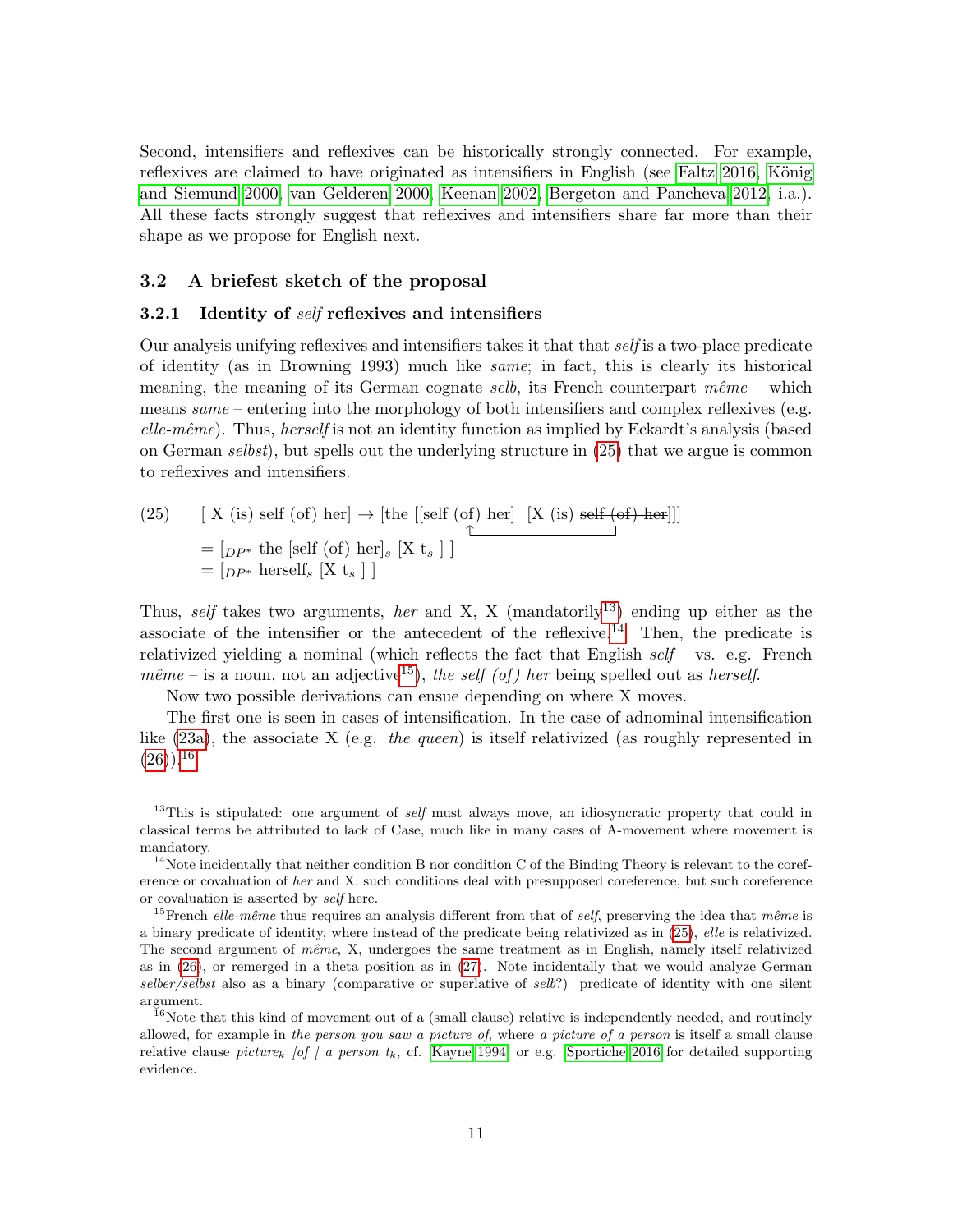(26) [[the queen]<sub>q</sub> [the [[self (of) her]<sub>s</sub> [ t<sub>q</sub> (is) t<sub>s</sub>]]]] 
$$
\approx
$$
 [<sub>DP</sub> [p<sub>P</sub> the queen] [herself]]

This structure, paraphrasable as the queen<sub>k</sub>, the self of her<sub>k</sub> who she<sub>k</sub> is, is semantically redundant. In the spirit of [Eckardt'](#page-13-2)s [2002](#page-13-2) analysis, we assume that it contributes meaning through focus on *self* with focus projection to the DP deriving centrality effects.<sup>[17](#page-11-1)</sup> In adverbial readings of intensifiers: the associate the queen first forms an intensifying structure as in  $(26)$ . The DP head the queen of this structure can strand its adjunct herself (as in [Gast](#page-13-4)) [2006](#page-13-4) or [Ahn 2010\)](#page-12-1) and for example remerge in a thematic position (subject of v) in cases such as [\(27\)](#page-11-0), acquiring a thematic role for the DP it heads that this DP would otherwise lack.

<span id="page-11-0"></span>(27) 
$$
\begin{bmatrix} V_{P_2} \end{bmatrix}
$$
 [the queen]<sub>q</sub> v  $V_{P_1}$  [bake the cake]  $[DP \, t_q \text{ herself} ]]$ ]

As mentioned earlier, stranding could also be due to extraposition of the adjunct, a subcase of relative clause extraposition.

The second derivation is seen in cases of reflexives. In the case of reflexive uses like  $(23b)$ , DP<sup>\*</sup> of  $(25)$  is merged in an argument position and the argument X of self (e.g. the queen) remerges into a theta position (e.g. as subject of hear), in effect acting as waht is normally thought of as the antecedent of the reflexive.

<span id="page-11-3"></span>(28) [the queen]<sub>s</sub> [ heard [
$$
_{DP^*}
$$
 the [[self (of) her]<sub>s</sub> [ t<sub>q</sub> (is) t<sub>s</sub> ]]]]  
= [the queen]<sub>s</sub> [ heard [ $_{DP^*}$  herself<sub>s</sub> [ t<sub>q</sub> t<sub>s</sub> ]]]]

As discussed in [Charnavel and Sportiche 2022,](#page-13-18) such A-movement of the antecedent derives all syntactic properties of reflexives (especially local exhaustive binding).[18](#page-11-2)

#### 3.2.2 Further programmatic considerations

Although details must be left for further papers, a number of questions/challenges arise that we briefly touch upon.

First, our general point being that there is a unique lexical entry for *self*, bare *self* 'incorporated into predicates must be treated as the same binary predicate of identity as other instances of self, and derivations must proceed so as to account for the empirical differences between herself and -self properties in self-predicates discussed in [Sportiche](#page-14-9) [2022.](#page-14-9) The derivation we postulate is similar to that in [\(28\)](#page-11-3) with a couple of differences:

<span id="page-11-1"></span><sup>&</sup>lt;sup>17</sup>Specifically, while the whole DP is FOC-marked, only the queen and self are F-marked, yielding alternatives of the form: the queen, not other people that are not identical to her. Note that alternative projections to smaller constituents than the DP yield either trivial or non-sensical meanings.

<span id="page-11-2"></span><sup>&</sup>lt;sup>18</sup>Note that nothing prevents first merging an intensified structure such as [\(26\)](#page-10-4) in a thematic position, and remerging the intensified DP (e.g. the queen in  $(26)$ ) into a thematic position. This also gives rise to a reflexive construction but with the 'reflexive part' intensified. This is relevant for the weak/strong distinction among reflexives discussed in [Charnavel and Sportiche 2022.](#page-13-18)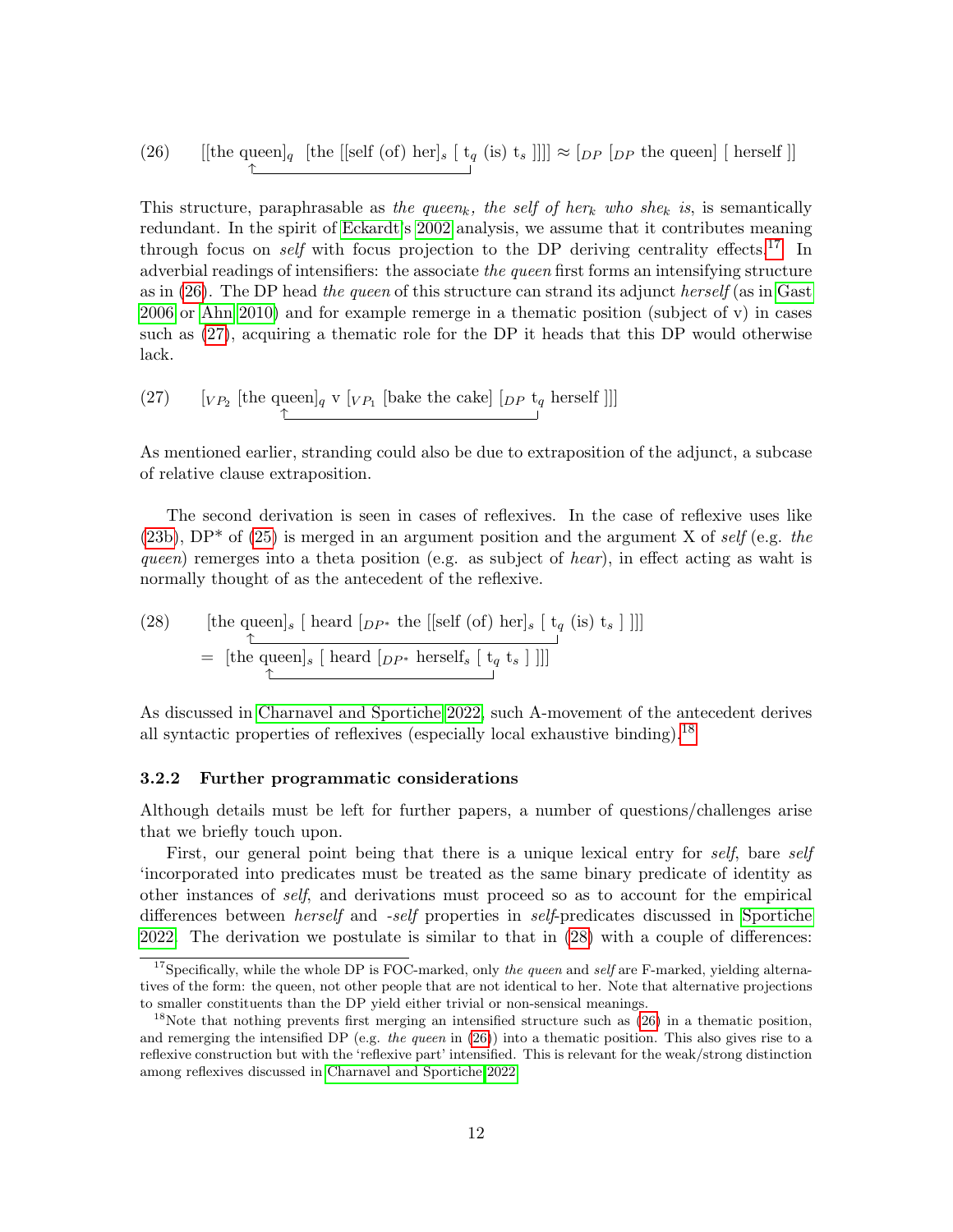without further elaborating here, to license 'incorporation' in English, bare self can only have silent arguments. Licensing these silent arguments requires the first argument X of self to remerge as its second argument as in  $[X_k$  [self  $t_k]$ ], with X moving and/or silent. Thus, we roughly get the derivation indicated below (see [Sportiche 2022](#page-14-9) for why self is not 'incorporated' into the verb):

(29) X will self identify as ... (by merge and remerge of X): self  $X \to [X_k \mid \text{self } t_k] \to$ (by predicate relativization of self as in [\(25\)](#page-10-0)): [[self  $t_k$ ]<sub>m</sub> [X<sub>k</sub>  $t_m$  ]]  $\rightarrow$ (merge as object + move X:  $X_k$  [ identify [[self  $t_k$ ]<sub>m</sub> [ $t_k$   $t_m$  ]]]  $\rightarrow$ (move self to spine):[[self  $t_k$ ]<sub>*m*</sub> [ $t_k$   $t_m$  ]]<sub>*q*</sub> [ $X_k$  identify  $t_q$ ]]  $\rightarrow$ (move X:  $X_k$  will [[self  $t_k$ ]<sub>*m*</sub> [ $t_k$   $t_m$  ]<sub>*q*</sub> [ $t_k$  identify  $t_q$ ]]

Second, just like *herself*, (accented) *own* acts as an intensifier as well as an anaphorizer (under the right circumstances cf. [Charnavel](#page-13-8) [\(2016\)](#page-13-8)). The challenge is to develop an anlysis of own which derives these properties rather than postulate them.

Third, we left undiscussed here is the scope of A-movement. If the approach we defend is on the right track, instances of A-movement relevantly involved here are much freer than (implicitly) assumed. The relevant cases involve A-movement into a theta position. Indeed, A movement from within (some) adjuncts or subjects for example under the stranding analysis of intensifiers is allowed. The fundamental idea is that such movement is not mediated by any licensing requirement, that is by anything like Agree or EPP, however construed. (Re) merging into a theta position is freely available. As a result, the only locality conditions it is subject to are those induced by phase theory. Fleshing this out in detail is pf course of crucial importance to our proposal, but is left here for a forthcoming article.

# 4 Conclusion

In sum, we have argued that adnominal and adverbial intensifiers, as well as reflexives, are analyzable as sharing the same lexical entry and underlying structure. The unified analysis we propose takes it that that they are built on a binary predicate of identity, which contributes to meaning either through focus (thus yielding a variety of intensifier readings as predicted by focus theory) or yields reflexive readings via movement under locality conditions consistent with movement theory.

## References

- <span id="page-12-1"></span>Ahn, B. (2010). More than just emphatic reflexives themselves: their syntax, semantics and prosody. Master's Thesis. UCLA.
- <span id="page-12-0"></span>Bergeton, U. (2004). The independence of binding and intensification. Ph. D. thesis, University of Southern California.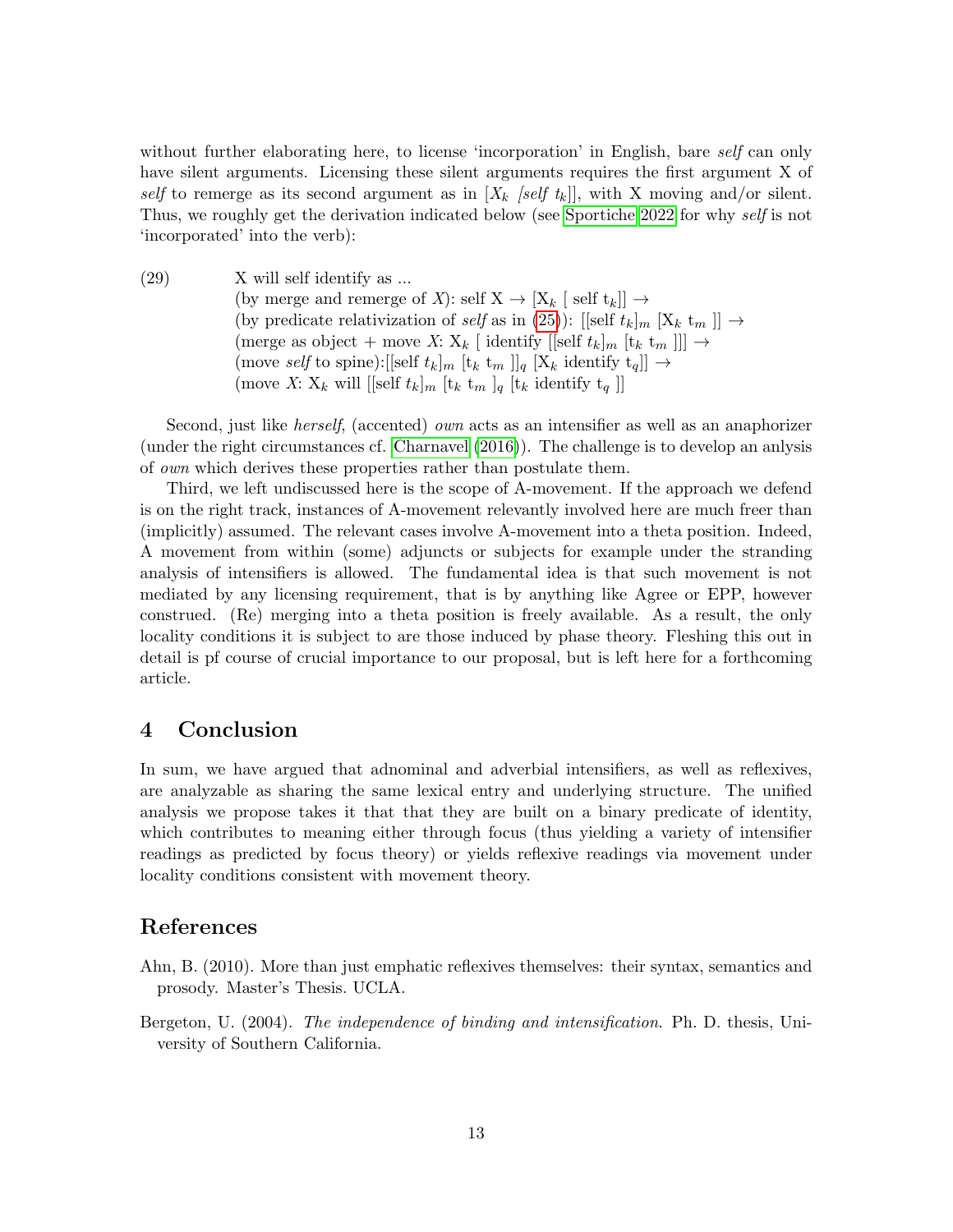- <span id="page-13-16"></span>Bergeton, U. and R. Pancheva (2012). A new perspective on the historical development of English intensifiers and reflexives. Grammatical change: Origins, nature, outcomes, 123–138.
- <span id="page-13-1"></span>Browning, M. A. (1993). Adverbial reflexives. In A. J. Schafer (Ed.), *Proceedings of NELS* 23, University of Ottawa, pp. 83–94. Graduate Linguistic Student Association.
- <span id="page-13-9"></span>Büring, D. (2011). Focus projection and default prominence. In V. Molnár and S. Winkler (Eds.), The architecture of focus, pp. 321–346. De Gruyter Mouton.
- <span id="page-13-5"></span>Charnavel, I. (2011). On the intensifier propre in French: a counterpart of même in possessive DPs? In Cormany, E., Ito, S. & Lutz, D., eds, Proceedings of SALT 19, pp. 72–90.
- <span id="page-13-6"></span>Charnavel, I. (2012). On her own-Parsimonious Compositionality: Probing Syntax and Semantics with French propre. Ph. D. thesis, UCLA.
- <span id="page-13-8"></span>Charnavel, I. (2016). On scalar readings of French propre *own.* Natural Language  $\mathcal{C}$  Linquistic Theory  $34(3)$ , 807–863.
- <span id="page-13-18"></span>Charnavel, I. and D. Sportiche (2022). Taking a strong position on strictly read reflexives. In WCCFL 39 proceedings, University of Arizona.
- <span id="page-13-12"></span>Chomsky, N. (1986). Knowledge of language. New York, New York: Praeger Publishers.
- <span id="page-13-10"></span>Chomsky, N. (1995). The minimalist program. Cambridge, Massachusetts: MIT Press.
- <span id="page-13-2"></span>Eckardt, R. (2002). Reanalysing selbst. Natural Language Semantics 9 (4), 371–412.
- <span id="page-13-0"></span>Edmondson, J. A. and F. Plank (1978). Great expectations: An intensive self analysis. Linguistics and Philosophy, 373–413.
- <span id="page-13-14"></span>Faltz, L. M. (2016). *Reflexivization: A study in universal syntax.* Routledge.
- <span id="page-13-4"></span>Gast, V. (2006). The grammar of identity: Intensifiers and reflexives in Germanic languages. Routledge.
- <span id="page-13-13"></span>Gast, V. and P. Siemund (2006). Rethinking the relationship between self-intensifiers and reflexives. Linguistics  $44(2)$ , 343–381.
- <span id="page-13-15"></span>van Gelderen, E. (2000). A history of English reflexive pronouns: Person, self, and interpretability. John Benjamins Amsterdam.
- <span id="page-13-3"></span>Hole, D. (2002). Agentive selbst in German. In Proceedings of Sinn und Bedeutung, Volume 6, pp. 133–150.
- <span id="page-13-7"></span>Hole, D. (2008). Focus on identity: The dark side of  $zij\tilde{i}$ . Linguistic Review 25(3/4), 267–295.
- <span id="page-13-11"></span>Hornstein, N. (1999). Movement and control. *Linguistic Inquiry*  $30(1)$ , 69–96.

<span id="page-13-17"></span>Kayne, R. S. (1994). *The Antisymmetry of Syntax*. Cambridge, Massachusetts: MIT Press.